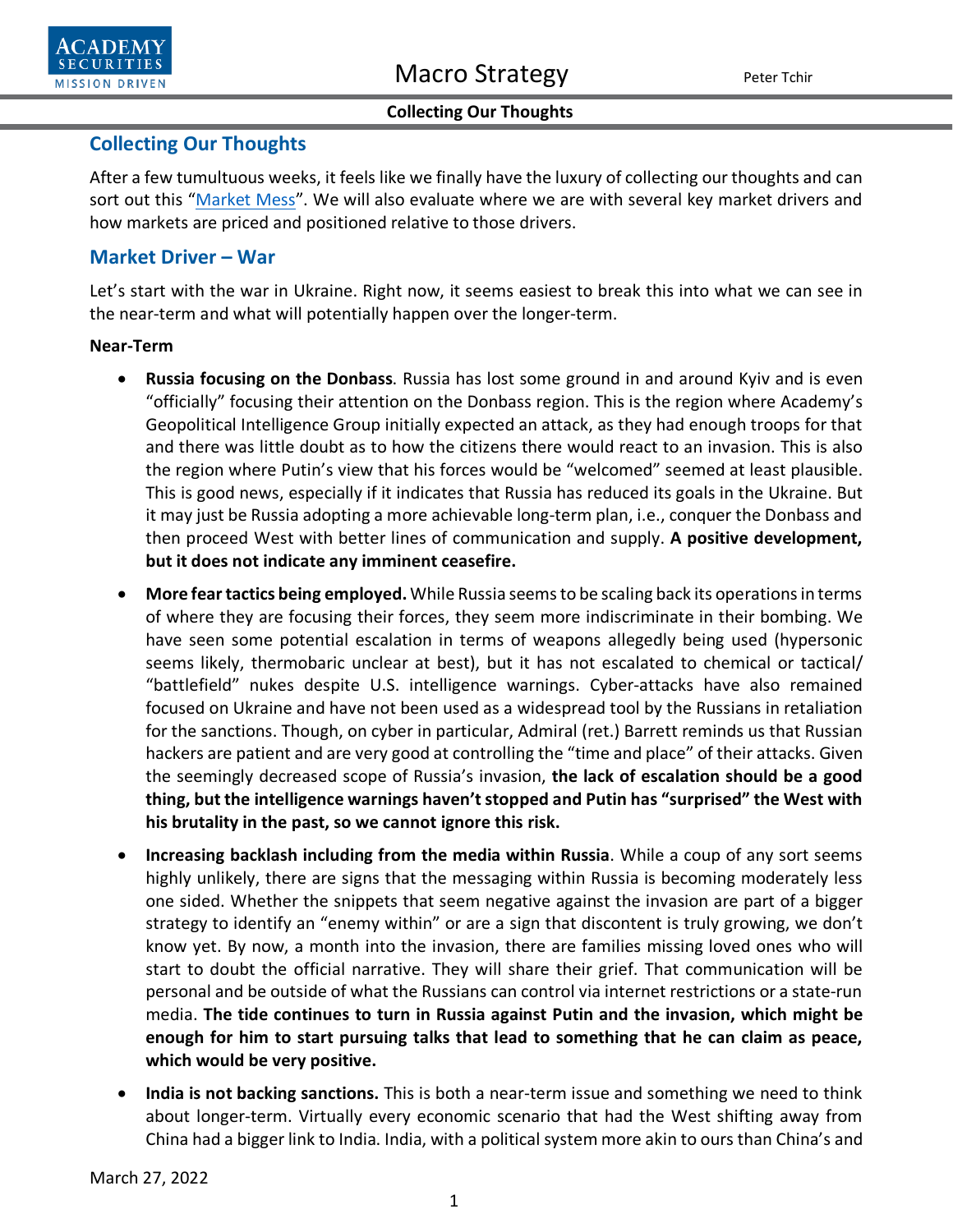a population growing and getting wealthier (with long-standing competition with China), seemed to be a country we could work well with. While that is still likely true, India's ongoing purchases of Russian commodities (and Russian weapons), which largely mimics their engagement with Venezuela, should give us some pause. **This helps Russia continue its invasion and raises questions for the future.**

**From a near-term perspective, things seem to be heading in the right direction, but a lot of scenarios including some bad ones, remain plausible.**

### **Long-Term**

• **DANTE vs NATO.** I cannot come up with a good acronym for some geopolitical "alliances" that seem to be forming, so for now I will go with DANTE - Dictatorships Autocratic Nations Treaty Entity. This follows up last weekend's [Who Needs Who?](https://www.academysecurities.com/wordpress/wp-content/uploads/2022/03/Who-Needs-Who.pdf)

|                             | <b>U.S.</b> | <b>EU</b> | <b>Russia</b>  | China    | India |
|-----------------------------|-------------|-----------|----------------|----------|-------|
| <b>Buys Food</b>            | ✓           |           | ×              |          |       |
| <b>Sells Food</b>           |             |           |                | $\bm{x}$ |       |
| <b>Buys Raw Resources</b>   |             |           | $\pmb{\times}$ |          |       |
| <b>Sells Raw Resources</b>  |             | X         |                | X        | X     |
| <b>Buys Finished Goods</b>  |             |           |                |          |       |
| <b>Sells Finished Goods</b> |             |           | ×              |          |       |

Almost every geopolitical headline this week seemed to confirm that China is using our sanctions as an opportunity to engage with countries that do not adhere to the political and moral standards we purport to represent.

**I believe that regardless of how the war goes, we are seeing an accelerated shift to new alliances that will affect supply chains, the dollar, the yuan, and even foreign demand for our securities.** This will not change overnight, but it is something that we need to grapple with and where we need to find our own solutions.

• **Marshall Plans, Monroe Doctrines, National Security, and more**. I wholeheartedly agree that we need an "**Energy Marshal Plan**" – something that accelerates our buildout of sustainable energy sources while ensuring that we maintain our existing energy infrastructure until we get there (which will require significant spending and regulatory changes after what has been an extended period of underinvestment and likely overregulation). I continue to advocate that supply chains will evolve around countries we are "close" to, where close can mean politically/based on shared values or simply geographic proximity. While this should benefit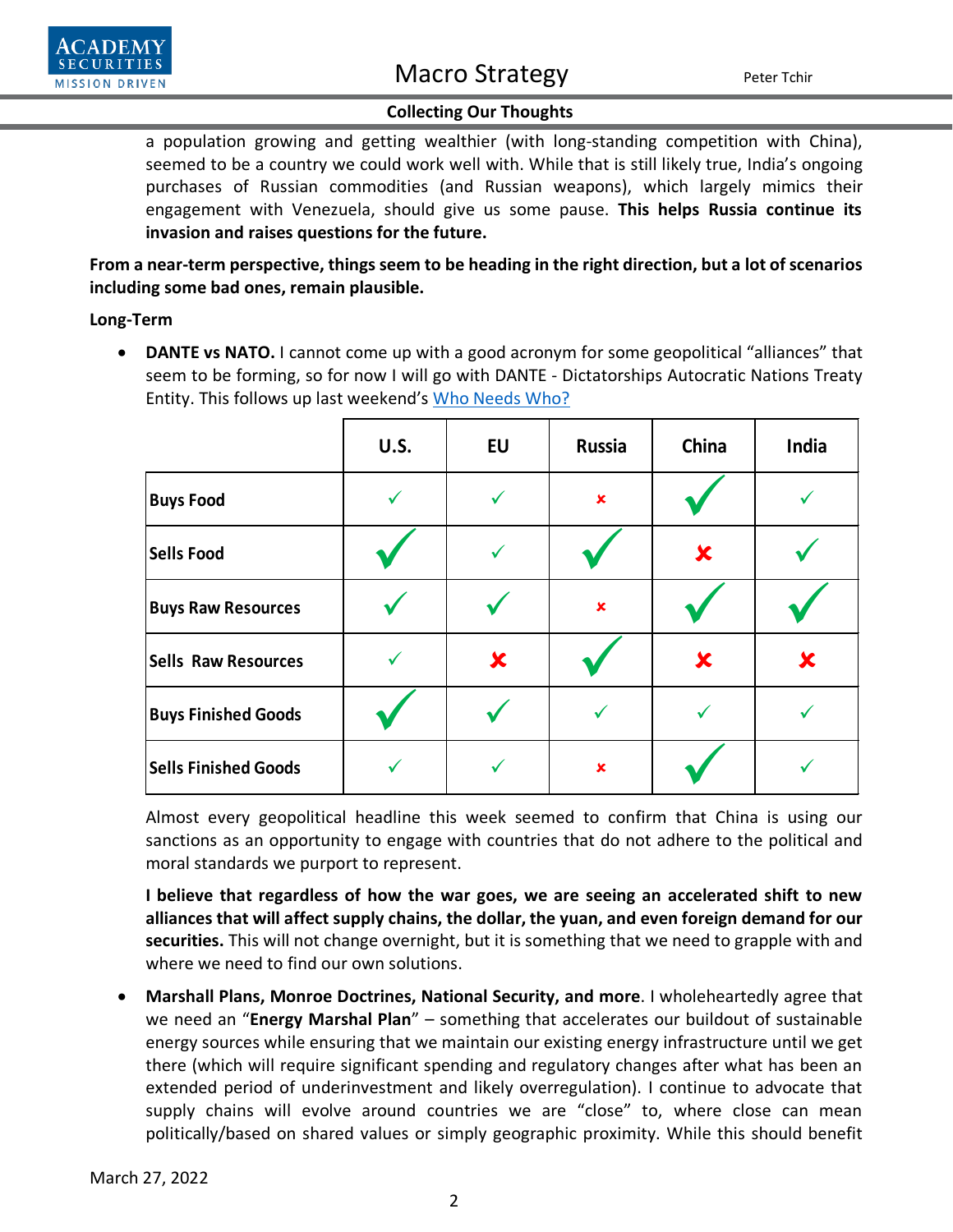# **Collecting Our Thoughts**

North America/Central America/South America interconnectivity, I can't bring myself to say it is the **Monroe Doctrine**. However, while it does highlight the importance of the Western Hemisphere in our past (and likely future) policy, this reminds me a bit too much of Manifest Destiny, but we won't quibble about that today. **Basically, supply chains will be evaluated to some degree by looking at them through a National Security lens.** That will be done on a national level, but I expect corporations to seriously incorporate "security" issues into their supply chains far more in the future than they have in the past (i.e., what are the risks of exports being blocked, production being halted, shipping interrupted, etc.) Many products will fall outside the scope of this, but energy, commodities, high tech, and healthcare related items/ products will receive additional scrutiny.

• **If there was "peace" today, could we go back to the world as it was in January 2022?** That is a question that comes up quite often. While we do tend to be pragmatic and willing to move past certain events when it is too problematic not to do so, I think "this time is different." Security (whether national or corporate) has been exposed as a much bigger risk than previously thought and will come even more to the forefront of decision making than COVID caused it to be.

**Longer-term there are risks (as we see commodity centric and authoritative regimes work more closely together), but we have an opportunity to reshape our supply chains and business allegiances, which can create some exciting opportunities for growth and jobs.** 

# **Market Driver – The Fed**

The Fed, which came across as dovish as possible at their meeting and press conference, has sent out speaker after speaker to hammer home just how serious they are about fighting inflation! I cannot remember a time when the speakers have been so universally in agreement and so quick to hammer home a point that could have easily been hammered home at the FOMC meeting and press conference. Academy had the pleasure of discussing the Fed and rates on Friday's [Real Yield](https://www.bloomberg.com/news/videos/2022-03-25/-bloomberg-real-yield-03-25-2022-video) show. I regret not stating out loud whether the **Fed "doth protest too much",** but given all the firms calling for more and bigger hikes, it was difficult to fight too hard. It also didn't help when one speaker started "glitching" and you can see the panic in my face wondering if it was my connection breaking at the worst possible time (similar to what happened during the prior week's appearance).

### **Rate Hikes**

• **I cannot understand the urgency of not being urgent!** Inflation, broadly speaking for the Fed, seemed to stop being "transitory" in late November or early December. Did we cut back on bond purchases faster than previously telegraphed? No. Did we dial back on bond purchases immediately when the minutes, back in January, stated that QT would begin faster and more aggressively than the previous time? No. Did we hike rates in January? No. Did we spend a lot of time talking about 50 bps in January? No. Did we hike 50 bps in March? No. Did we start QT in March? No. I fail to see what is so "urgent" now that wasn't at all "urgent" in January or March. Yes, we will likely get 50 bps at the May meeting and I just have to accept that 50 bps in May is crucial, but doing nothing in January and the bare minimum in March was part of that "cunning plan" to tame inflation (if you've never watched the Blackadder series, I highly recommend it). Again, I'm kind of stuck in the "they doth protest too much" camp and wonder if they won't just continue the tradition of jawboning and talking tough while providing a light

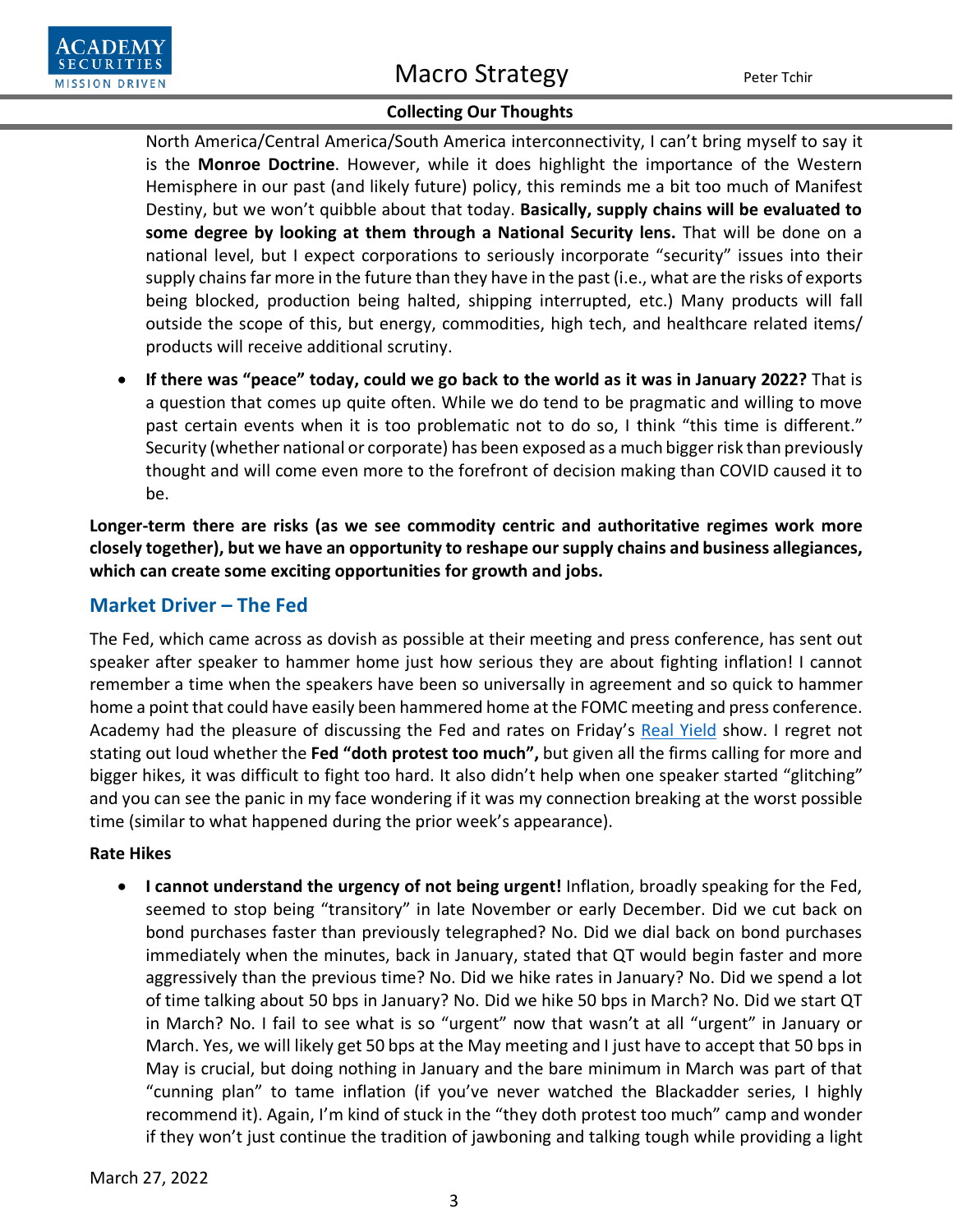### touch?

**• Quantitative Tightening**. On April 6<sup>th</sup> we will get the Fed minutes, which Powell hinted would cover their thoughts on QT in more detail. While markets have been "prepped" for this, I think this poses more of a threat to risk assets than rate hikes partly because we still really don't know what QE does, but it does seem to inflate asset prices, so it is reasonable to assume that QT may hurt asset prices more than is already expected.

**I'm less worried about rate hikes, partly because I think that the predictions have become excessive, but I am more concerned (especially near-term), about quantitative tightening.**

# **Energy Prices**

We cannot have any discussion about anything, whether it is the economy, the Fed, markets, etc., without first looking at oil.



### **Oil Is Up \$6 A Barrell Since November**

While it is fascinating and even fun (if you are a glutton for punishment) to stare at the first futures contract, that contract swings wildly with supply, demand, storage, speculation, etc. Just like when the front contract went negative, we shouldn't read too much in to where it is trading today. Yes, it is important, but it is subject to a variety of forces, one of which right now is **finding a high enough price where demand destruction occurs**. Oil (two years out) is "only" at \$80, but it was almost \$70 back in November and briefly dipped to \$75 last week. 5 year oil prices are even more contained. Both the two-year and five-year markets price in the likely impact of new supply coming on line, which the front contract doesn't have the luxury of doing.

I expect energy stocks to do well as we initiate plans to build out sustainable AND fossil fuels in the coming months and years, but I'm not getting overly excited by big swings (in either direction) in the front contract.

Oil and energy prices are "bad" but the worst (for the next several years) may be getting behind us as nations adapt to the events of this year.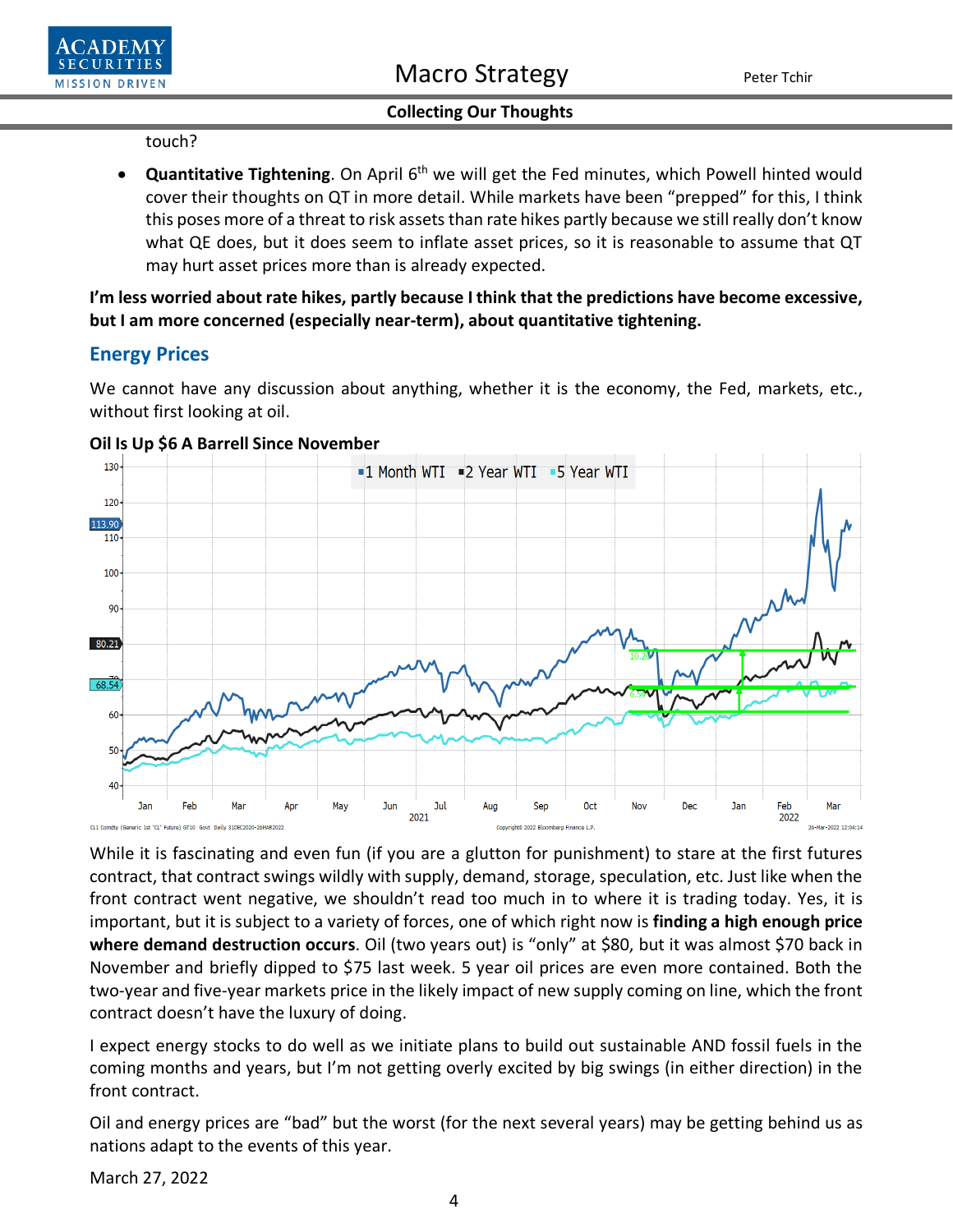From Houston two weeks ago, the most common comments were:

- Why, as the [U.S. Energy Information Administration](https://www.eia.gov/tools/faqs/faq.php?id=29&t=6) states, was **1977 the last time a refinery**  with "significant" downstream production built? I'm not an energy expert, but it does seem likely that our refining capacity may not be conducive to keeping gasoline prices low.
- **Why not greenlight Keystone Pipeline?** Incredible efforts had been made on safety, the environmental risks, and the use of union workers. However, the reality is that much of the product that would have flowed through the pipeline will still make its way to the U.S., just much less efficiently via rail and truck.

### **Domestically, energy is an opportunity, but not something to keep you awake at night.**

**Europe has bigger problems**, with fewer immediate fixes, and I think that it will contribute to Europe significantly underperforming the U.S.

The government will look for **ways to offset the "flat tax" which is how gas prices behave** for the ordinary consumer. Expect subsidies of some form to lessen the blow to lower income households. Yes, there is a certain irony in helping sustain demand for one of the products that would benefit from demand destruction, but too many are too dependent on it, and the higher gas prices really do hit lower income households disproportionally hard!

# **Housing**

**SECURI MISSION DRIVEN** 

Mortgage applications have dropped 6 of the last 7 weeks!

Pending home sales – down.

New home sales – down.

### **Mortgage rates – much higher!**



Yes, housing has been inflationary and will continue to be inflationary in the CPI data (a function of how it is calculated embeds a lag effect), but the real world might see a far different outcome!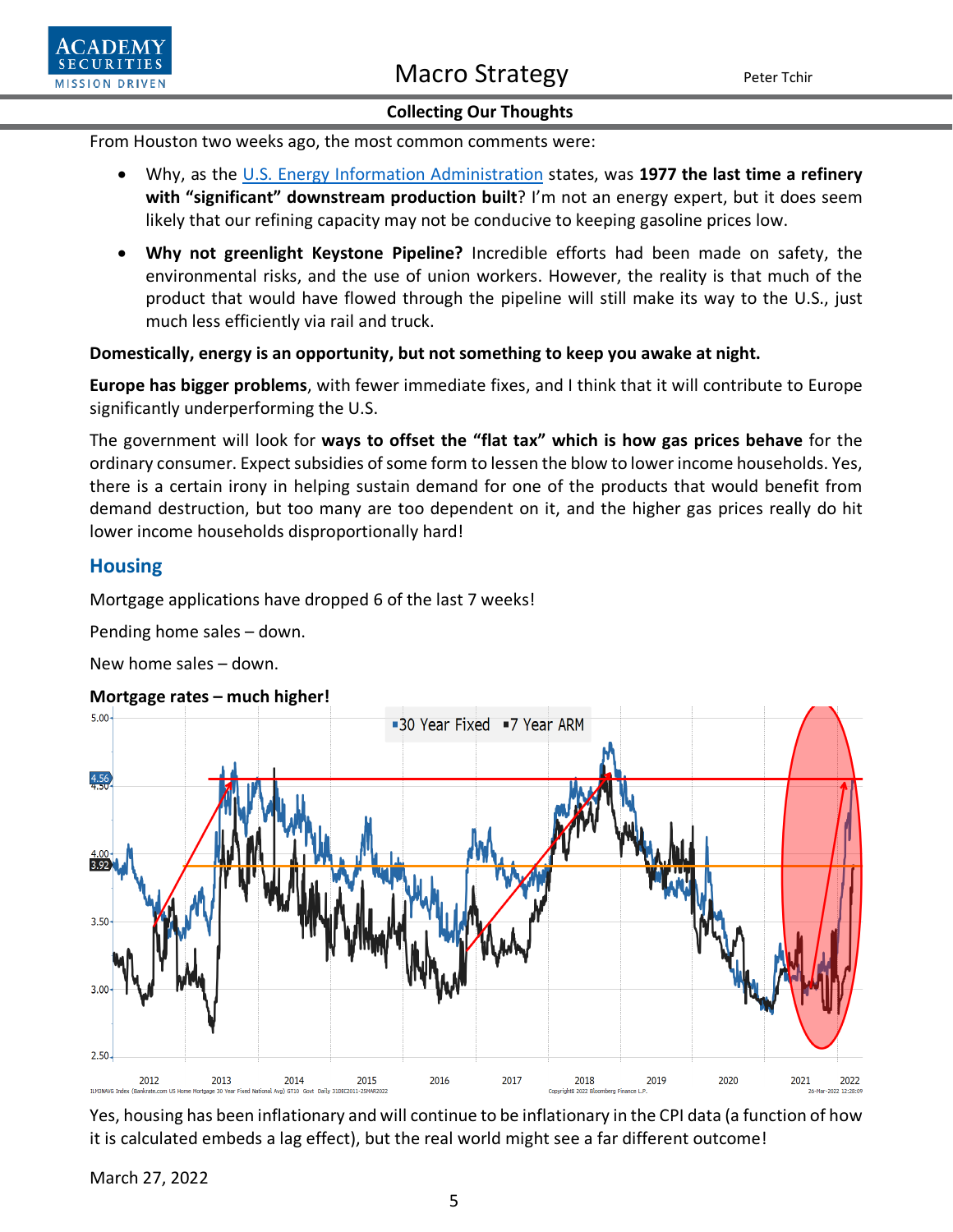

# **Collecting Our Thoughts**

### **I look at housing and cannot help but think we might be fighting the wrong battle at the wrong time!**

# **Financial Conditions**

Financial conditions, while still "easy" are far less easy than they've been and with the exception of the pandemic, are more restrictive than we've seen since 2012!



#### **Chicago Fed Financial Conditions**

Why negative numbers represent easy and positive numbers represent tightening is beyond me, but it is what it is. So, we've seen financial conditions get less easy. If it wasn't for inflation staring us in the face, we'd probably be talking about whether the Fed should be helping ease financial conditions, but we aren't – at least not yet!

# **Surprise!**



What will be the next economic surprise?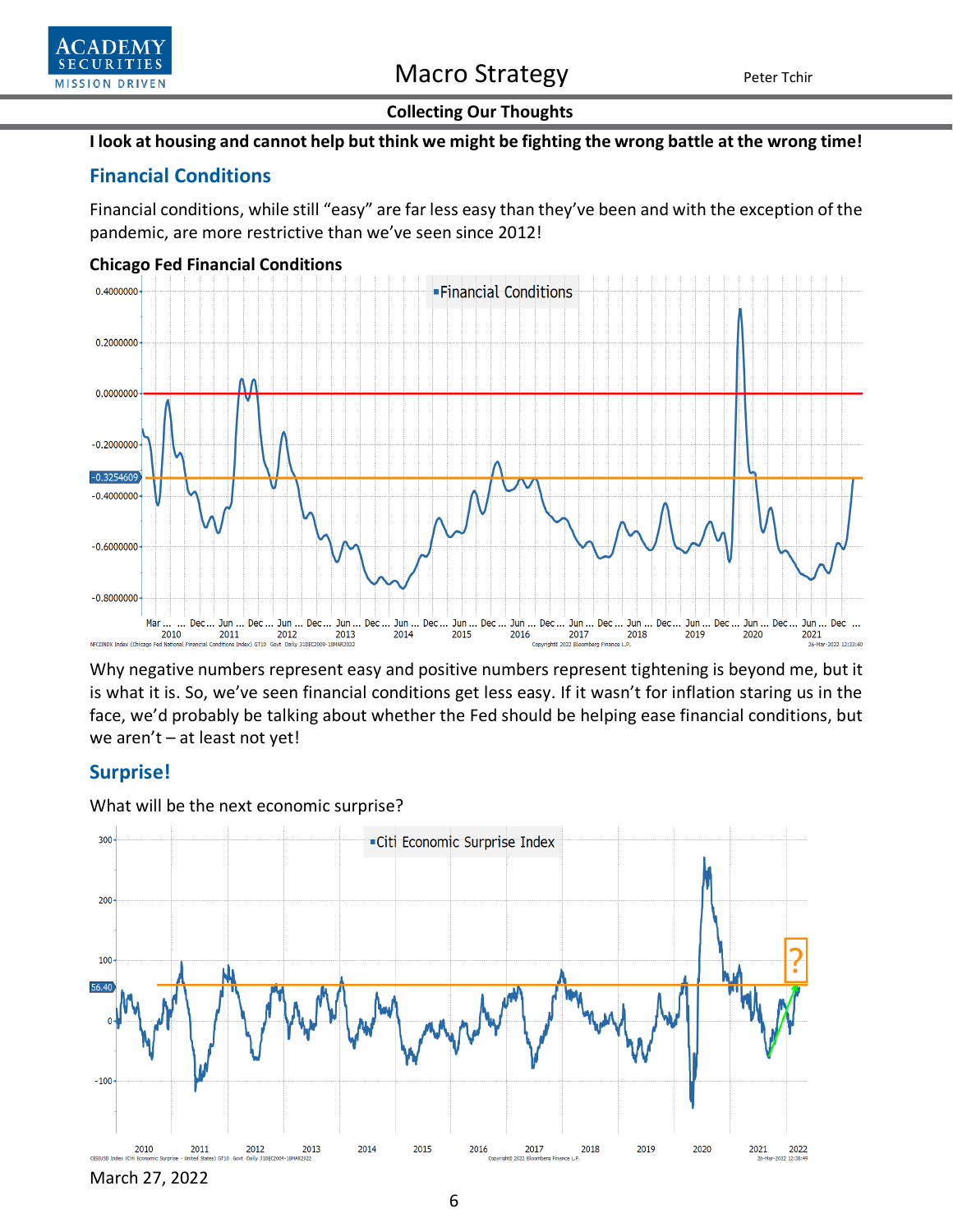

### **Collecting Our Thoughts**

Economic data has been surprising to the upside in the U.S. That is great, but the cycle always looks the same:

- **Data comes in better than expected.**
- Economists ratchet up expectations.
- Data still beats.
- Economists ratchet up expectations even faster.
- The data is very strong, but not beating expectations by much.
- Data starts missing.
- Economists bring down forecasts.
- Data misses more.
- Economists drop forecasts sharply.
- Data is weak, but meeting expectations.
- **Data comes out better than expected.** Repeat loop.

**Yes, economic data could continue to surprise to the upside, but the law of averages and the job requirements of economists could easily cause us to see a reversal of this bullish pattern.**

## **Where On the Curve Are We?**

If you thought I was going to discuss the shape of the yield curve here, you are highly mistaken! I'm not that much of a glutton for punishment, yet! Rather, since I'm on a roll with charts that would make a kindergartner appalled at my lack of charting skills, I'm going to do another one.



I find it impossible to believe that we are starting the tightening cycle just as inflation is at the start of an uptrend. I will say it is "possible" that we are in the middle of the inflation rising cycle, but I think it is also possible that inflation has crested. While I don't think the "scary" scenario is likely, I cannot dismiss it out of hand.

**I am clearly not a believer in the soft landing scenario as I suspect we are far enough behind the curve we may have missed the curve entirely.**

# **Now For the Yield Curve**

If there was one piece of data I'd like to know right now, it is what are the Chinese, the Saudis, and others doing with their Treasuries?

**I'd like to know the tic data in advance**, but I think we are at least 6 weeks away from getting data after we imposed oursanctions on Russia's Central Bank. China (with \$1.2 trillion) and the Saudis (with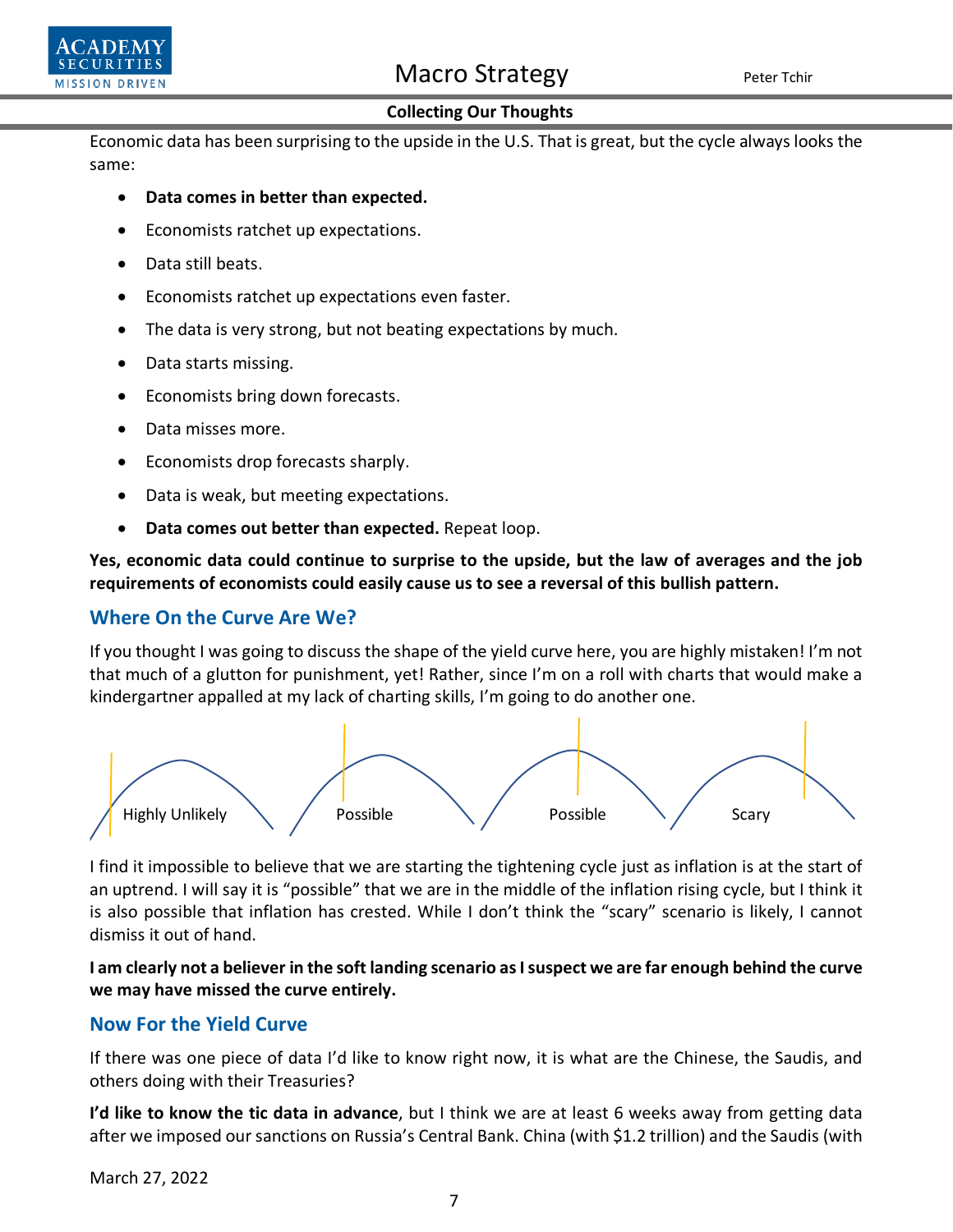

## **Collecting Our Thoughts**

\$125 billion) can certainly influence markets if they stop buying or selling. Luxembourg and the Cayman Islands also have big holdings that presumably are not their own.

Sovereigns, the last time I checked, tend to hold relatively shorter dated bonds (5 years and in) as it is meant to be a reserve rather than a rate bet.

If I'm correct on the DANTE effect, we could be seeing the 5-year and in sector at least partially under pressure from some countries cutting back on their U.S. Treasury holdings. Since I suspect that some selling could be occurring there, it makes my interpretation of the yield curve possibly different than those who are focused solely on the number of hikes. Because that thought is pure speculation and it is based on what we are seeing in terms of trade relations and cannot be known (one way or the other) until after the fact, I'm in a quandary on rates.

I do know that the 7s 10s inversion and the 20s 30s large inversion seem to indicate that liquidity and mandate issues mean more than a well-structured opinion on future yields. With 10s at 2.47%, 20s at 2.74%, and 30s at 2.58% I can do some pretty simple calculations (no convexity, repo, etc., just basic kindergarten level math).

Today's 10 year yield is 2.47%. To be "fair" for 20s, the 10 year yield in 10 years would need to be 3.01%. Then, in 20 years, the 10 year yield would need to drop to 2.26%.

I warned you that it was a simple calculation fraught with all sorts of issues that will be pointed out to me (I'm sure), but it still **seems like an incredibly awkward path for rates, which leads me to believe that prices are distorted!**

As discussed in "What a Mess" so many correlations seem to have shifted, liquidity seems bad, and the selling seems relentless, so it is extremely difficult to call a bottom here and it is too messy and too early to worry about whether 2s 10s is signaling recession or not (I'll be lazy and suggest they are starting to hint that we should brace for a hard rather than soft landing).

**One positive (for bonds)** is that pension fund rebalancing should not be skewed to selling stocks and buying bonds (the 30 year bond is down almost 10% since the start of the month, while the S&P 500 is up 4%).

# **Risk Assets**

I'm far more comfortable with credit here versus equities (more on that to come early this week, as I've run out of time and space today).

**On the balance, I think:**

- **Markets have priced in enough good news on the war that actual good news will deliver little in the way of additional positive price action** and may cause the market to fear the Fed more as the war, despite its inflationary aspects, has been cited by many as a reason for the Fed to be cautious on tightening.
- **Economic data may disappoint**, which should help give Treasuries a bid, and while that would have helped risky assets (especially big tech) a few months ago, the first reaction might be more "risk off" rather than lower yields are good.
- **The Fed, a lot is priced in, but QT concerns me.**

# **Caution on risk while slightly optimistic the worst of the war is close to being behind us!**